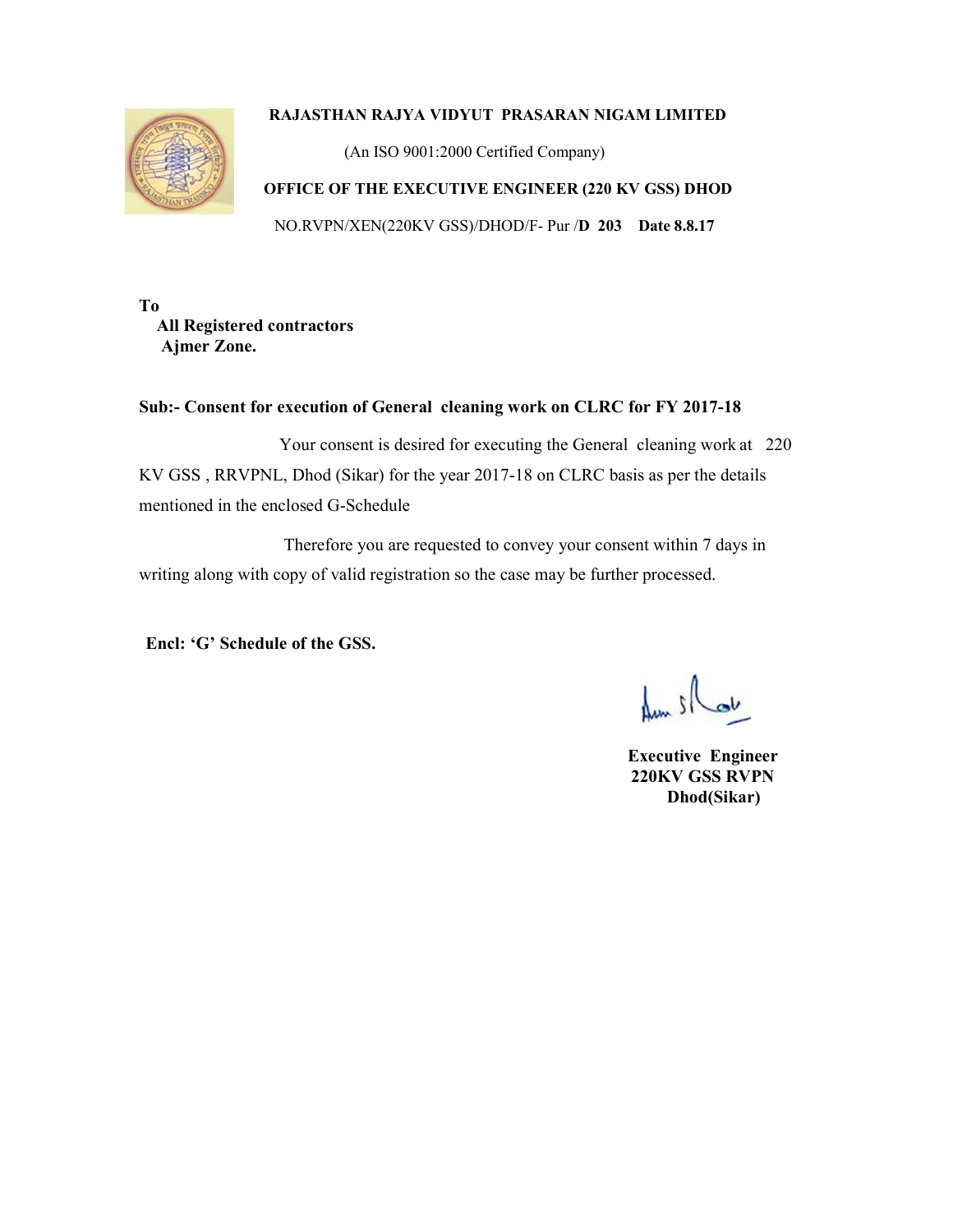## 'G' SCHEDULE

|                | NAME OF WORK :- General Cleaning work of control room & Associated Area at 220 |  |
|----------------|--------------------------------------------------------------------------------|--|
|                | KV G.S.S. Dhod                                                                 |  |
| Name of office | :- Executive Engineer, 220 KV GSS, RVPN, Dhod                                  |  |
| Period         | :- From 01 Sep 2017 to 31 Oct 2017 i.e. 61 Days                                |  |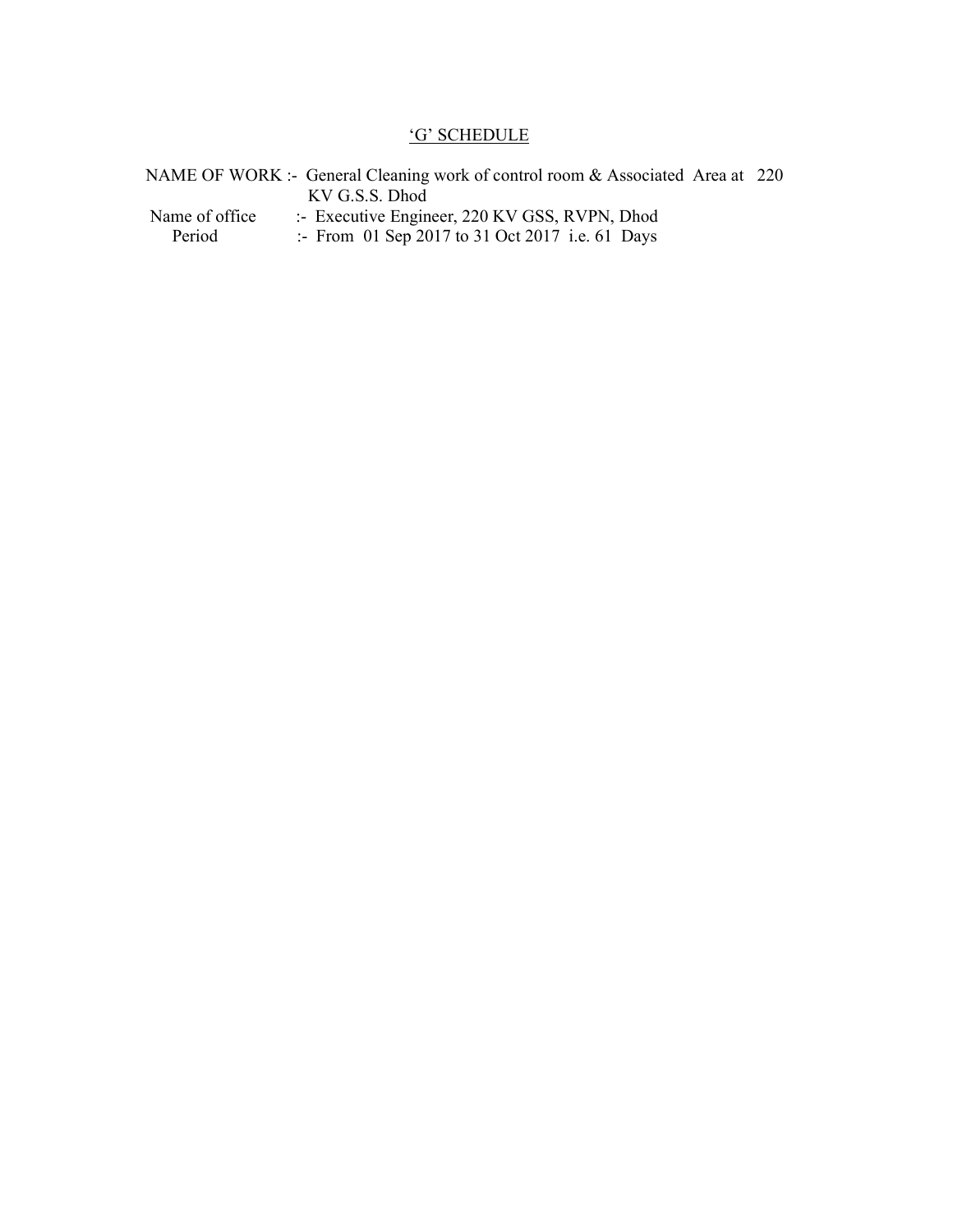| <b>BSR</b><br>No. | Description | Quantit<br>$\mathbf{r}$ | Rate<br>1n<br>(Rup)<br>ees | Unit | Freq<br>uenc<br>$\mathbf{v}$ | Amount |  |
|-------------------|-------------|-------------------------|----------------------------|------|------------------------------|--------|--|
|-------------------|-------------|-------------------------|----------------------------|------|------------------------------|--------|--|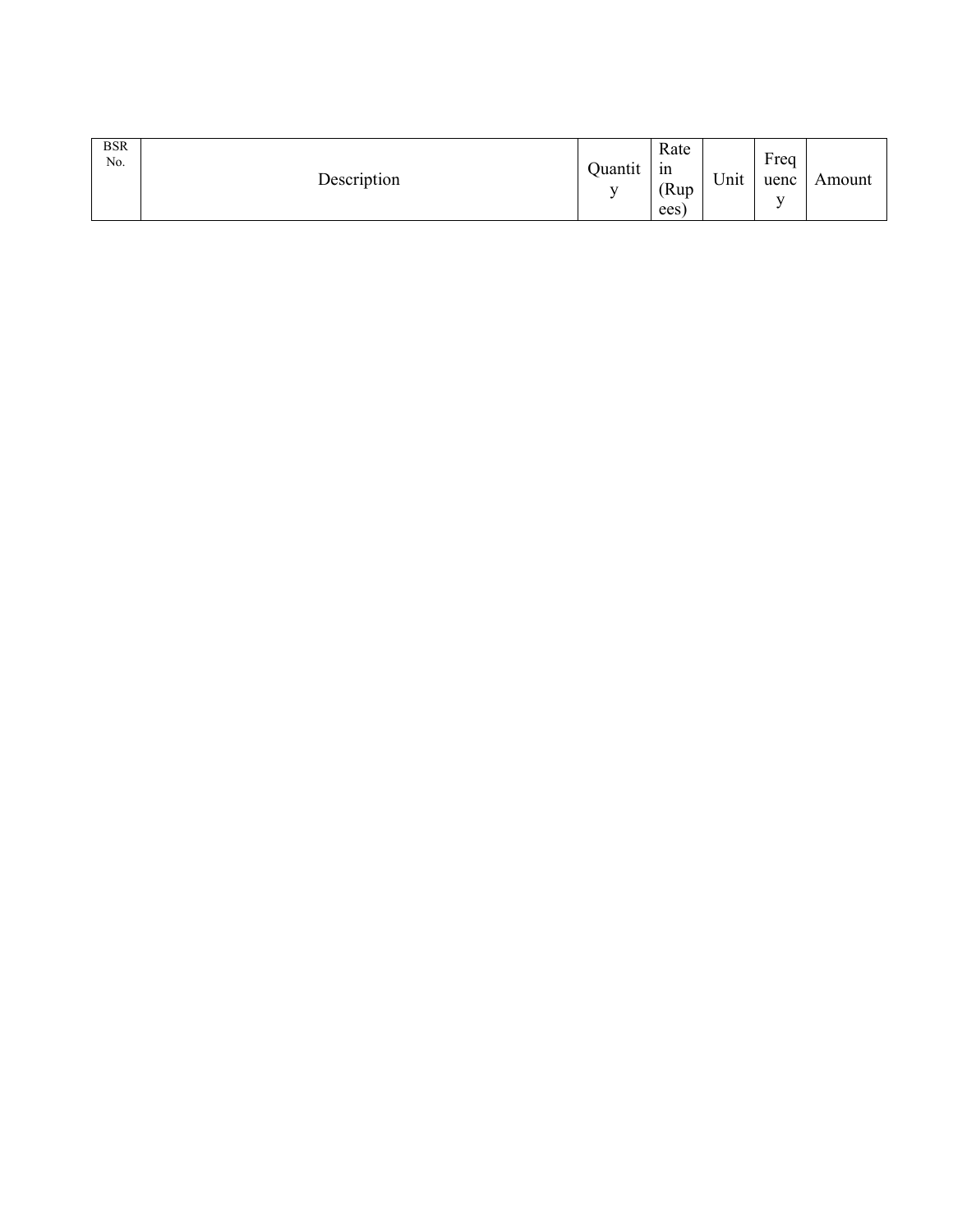| 1.0 | सामान्य सफाई कार्य                                                                                                                                                                                                                                                                                                                                                                                                                                                                                                                                                                                                                                                                                                                            |                  |           |                   |                                   |         |
|-----|-----------------------------------------------------------------------------------------------------------------------------------------------------------------------------------------------------------------------------------------------------------------------------------------------------------------------------------------------------------------------------------------------------------------------------------------------------------------------------------------------------------------------------------------------------------------------------------------------------------------------------------------------------------------------------------------------------------------------------------------------|------------------|-----------|-------------------|-----------------------------------|---------|
| 1.1 | कार्यों का विवरण :–्<br>ग्रिड़ सब स्टेषन परिसर के कार्यालय, नियन्त्रण<br>$\bullet$<br>्विश्राम<br>बरामदो,<br>कुक्ष,सीढ़िया,<br>कुक्ष,<br>पी0एल0्सी0सी0 कक्ष, बेटरी कक्ष, विश्राम गृह<br>आदि में झाडू से सफाई करना व फिनायल की<br>प्रोछा लगाने का कार्य ।<br>नियन्त्रण कक्ष समेत सभी कमरों के दरवाजों व<br>खिड़कियों (मय षीषे) आदि की सूफाई ।<br>स्मस्त षौचालय व मुत्रालय में फिनॉयल / रसायन<br>का प्रयोग करते हुए सफाई एवं धुलाई का कार्य ।<br>नियन्त्रण कक्ष व अन्य सभी कक्षों की छत्,<br>खिड़की, कोने आदि में लगे जाले आदि की सफाई<br>$\bullet$<br>• उपर्गूक्त परिसर में कूड़ादानों (डस्टबिनों) को<br>खाली करना<br>समस्त निकाले गए कचरे को ग्रिड़ सब स्टेषन<br>परिसर से बाहर प्रभारी अधिकारी<br>द्वारा निर्धारित स्थान पर डालना ।<br>नोट :– | 400.00<br>Sq.mtr | 19.0<br>0 | 100<br>Sq.m<br>tr | Per<br>day<br>(61<br>days)        | 4636.00 |
|     | सफाई कार्य हेतु झाड़ू, पोंछे, डस्टर, आवष्यक<br>$1_{\cdot}$<br>उपकरण आर्दि ठेकेंदार को स्वयं की लागत<br>पर लाने होगे ।<br>अून्य सफाइं का सामान जैसे फिनायल,<br>2.<br>फिनायुल गोली, रसायन आदि विभाग द्वारा<br>देय होंगे<br>भुगतान फर्श क्षेत्रफल के आधार पर किया<br>3.<br>जायेगा                                                                                                                                                                                                                                                                                                                                                                                                                                                                |                  |           |                   |                                   |         |
| 1.2 | नियन्त्रण कुक्ष से मुख्यू द्वार तक सूड़क व अन्य सड़के एव<br>इनके दोनों ओर् छोड़ी गई खाली ज़गहू की झाड़ू द्वारा<br>संफाई।समस्त निकाले गएँ कचरे को ग्रिड्रू सब स्टेषन<br>परिसर से बाहर प्रभारी अधिकारी द्वारा निर्धारित स्थान पर<br>डालना । सफाई कार्य हेतु झाडू एवं आवष्यक उपकरण<br>ठेकेदार को स्वयं की लागत पर लाने होंगे ।                                                                                                                                                                                                                                                                                                                                                                                                                   | 450.00<br>Sq.mtr | 3.60      | 100<br>Sq.m<br>tr | Per<br>day<br>(61)<br>days)       | 988.2   |
| 1.3 | याडे के अन्दर की सड़क, निरीक्षण पृथ, ट्रेन्च कूवर व्<br>फा्उण्डेशन आदि की झाडू द्वारा सफाूई । संमस्त निकाले<br>गये कचूरे को ग्रिड सब स्टेशन परिसर से बाहर प्रभारी<br>अधिकारी द्वारा़ निर्धारित स्थान पर डालना। सफाइं कायूं<br>हेत् झाडू एव आवुश्यक उपकरण ठेकेंदार को स्वय की<br>लॉगत परै लाने होगे                                                                                                                                                                                                                                                                                                                                                                                                                                            | 5590.7<br>Sq.mtr | 4.00      | 100<br>Sq.m<br>tr | Wee<br>kly<br>(0)<br>week<br>s)   | $00\,$  |
| 1.4 | नियन्त्रण कक्ष, विश्राम गृह व अन्य कार्यालय परिसर् के<br>बॅरसाती.<br>की<br>नालो<br>छत<br>की<br>ऊपर<br>व<br>सफाई<br>समस्त निकाले गए कुचरे को ग्रिड्रू सब स्टेषन परिसर से<br>बाहर प्रभारी आधिकारी द्वारा निर्धारित स्थान पर ड़ालना ।<br>सफाई कार्य हेतु झाडू एवं आवष्यक उपकरण ठेकेदार को<br>स्वय की लागत पर लानें होंगे ।                                                                                                                                                                                                                                                                                                                                                                                                                       | 409.00<br>Sq.mtr | 3.60      | 100<br>Sq.m<br>tr | Mont<br>hly<br>(2)<br>mont<br>hs) | 35.28   |